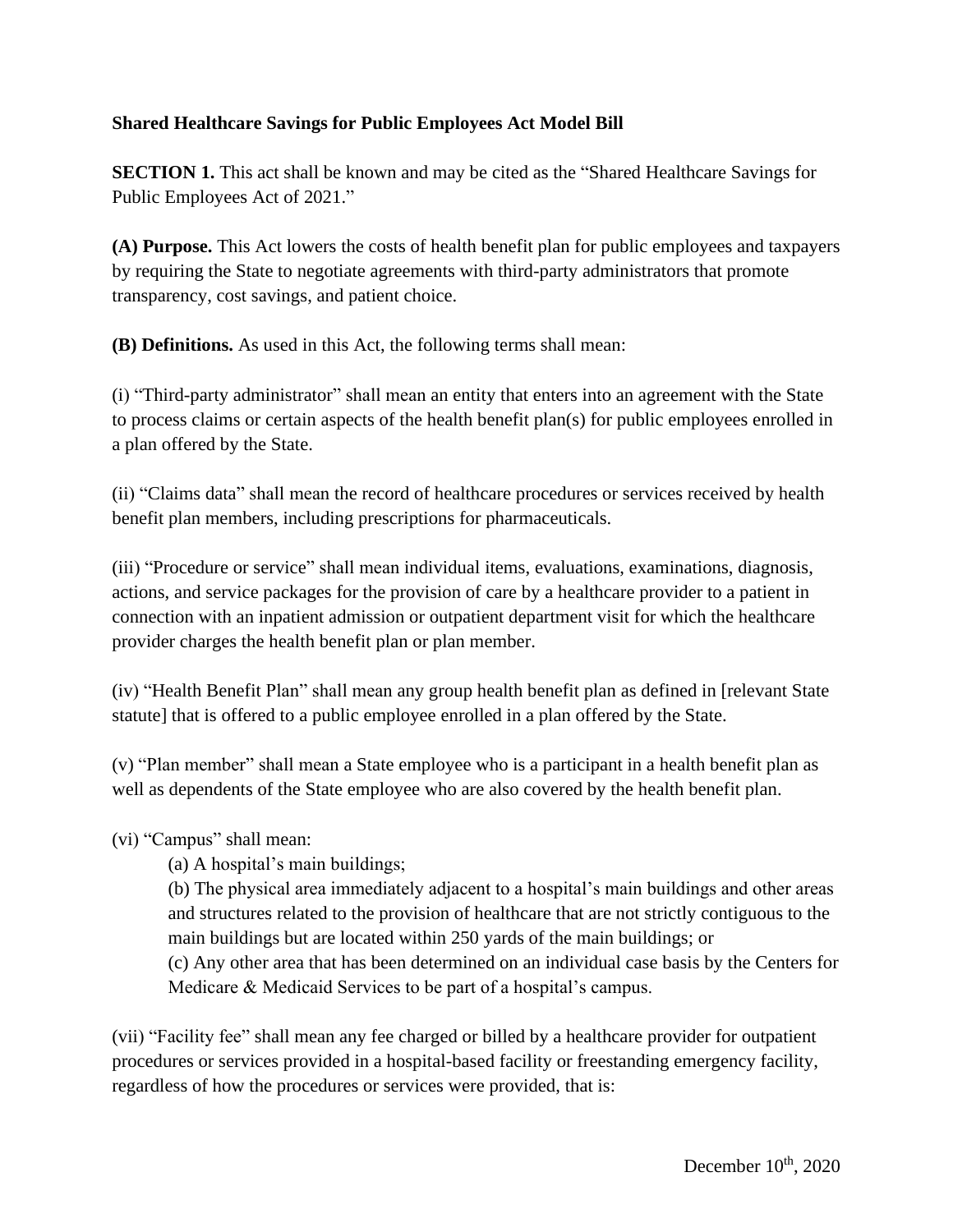(a) Intended to compensate the healthcare provider for the operational expenses of the healthcare provider; and

(b) Separate and distinct from a professional fee.

(viii) "Freestanding emergency facility" shall mean an emergency medical care facility that is licensed under [relevant State statute] and shall not include urgent care clinics.

(ix) "Health system" shall mean:

(a) A parent corporation of one or more hospitals and any entity affiliated with such parent corporation through ownership, governance, membership or other means; or (b) A hospital and any entity affiliated with such hospital through ownership, governance, membership or other means.

(x) "Hospital" shall mean a hospital licensed under [relevant State statute].

(xi) "Hospital-based facility" shall mean a facility that is owned or operated, in whole or in part, by a hospital where hospital or professional medical procedures or services are provided.

(xii) "Professional fee" shall mean any fee charged or billed by a healthcare provider for professional medical procedures or services provided in a hospital-based facility.

(xiii) "Healthcare provider" shall mean an individual, entity, corporation, person, or organization, whether for profit or nonprofit, that furnishes, bills, or is paid for healthcare procedure or service delivery in the normal course of business, and includes, without limitation, health systems, hospitals, hospital-based facilities, freestanding emergency facilities, and urgent care clinics.

(xiv) "Accessible" shall mean published on a third-party entity's website and available through a toll-free phone number for use by health benefit plan members.

(xv) "Reference price" shall mean a flat payment paid by the health benefit plan(s) in compensation for specific procedures or services performed by a healthcare provider.

(xvi) "Shoppable procedure or service" shall means a procedure or service that can be scheduled by a patient in advance and where the consumer can reasonably choose between healthcare providers or location. Shoppable procedures or services may be provided within or outside the State and include:

- (a) Any of the 500 shoppable procedures or services specified in Table 1 in CMS-9915-F as originally finalized;
- (b) Shoppable procedures or services identified by the Health Care Cost Institute; and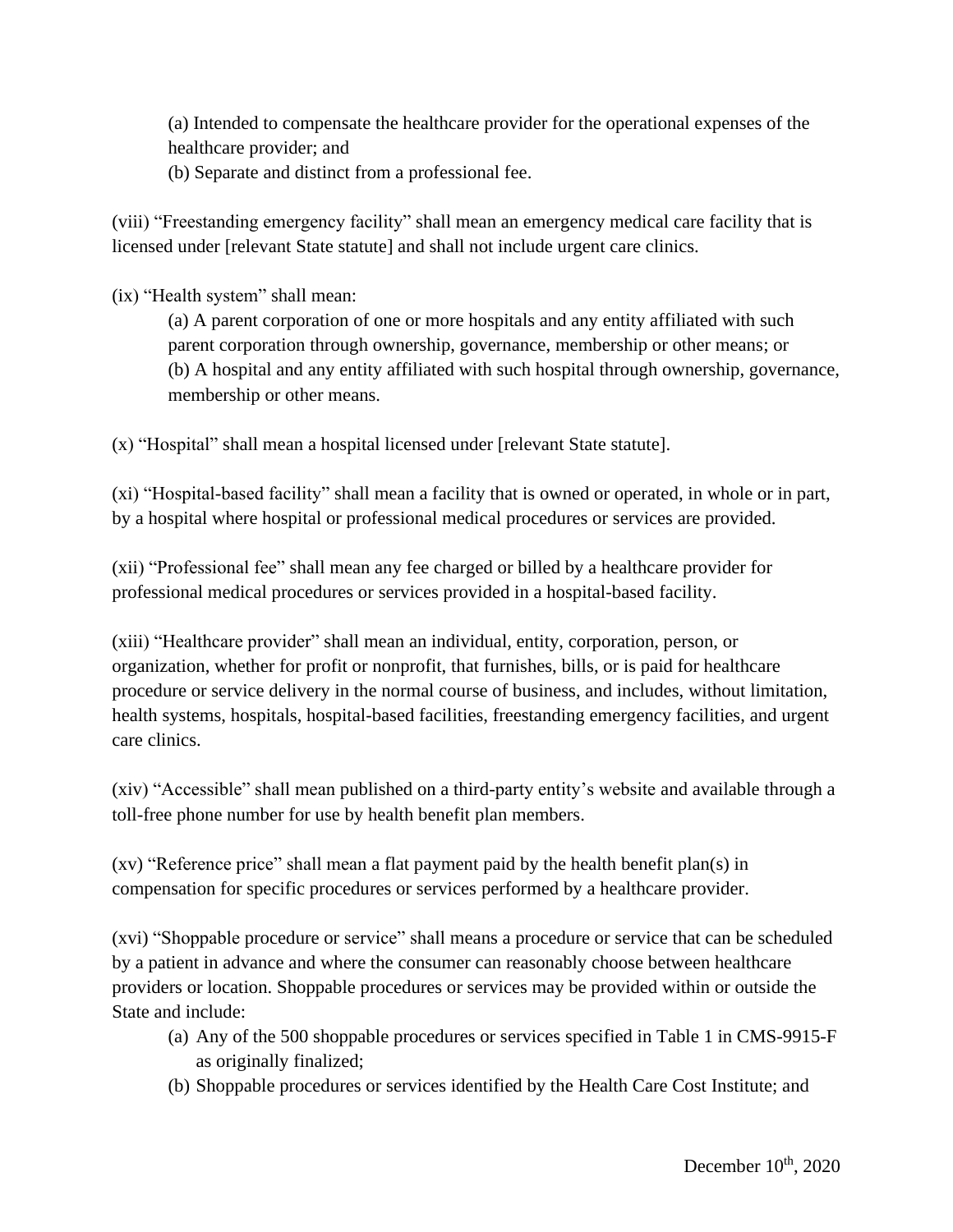(c) Any additional procedures or services published by the [relevant State agency].

(xvii) "Shared savings program" shall mean a financial incentive program offered to health benefit plan members for choosing certain procedures or services at more cost-efficient healthcare providers or locations. Such incentives may include, but are not limited to, cash payments, gift cards, credits or reductions of premiums, copayments, cost-sharing, or deductibles.

(xiii) "Chargemaster rate" shall mean the rate included in the list of all individual items and procedures or services maintained by a healthcare provider for which the healthcare provider has established a charge.

**SECTION 2.** A new section of State Code is created, which shall read:

## **(A) Transparency and Accountability Requirements.**

(i) The [relevant State agency] shall only enter into agreements with third-party administrators health benefit plans, and any related entities that agree to provide claims data at the [relevant State agency]'s request. The claims data shall contain clear identification for the healthcare provider. Any disclosure of claims data must comply with health privacy laws, including the federal Health Insurance Portability and Accountability Act (HIPAA) (Pub. L. No. 104-191, 110 Stat. 1936).

(ii) The [relevant State agency] shall only enter into agreements with third-party administrators, health benefit plans, and any related entities that agree to provide the contracts signed with hospitals and health systems to the [relevant State agency] at its request.

(iii) The [relevant State agency] is authorized to share the claims data with any independent entity and may consider recommendations on third-party administrator, health benefit plan, and related entity performance. These recommendations shall include, but are not limited to, policies aimed at:

- (a) Reducing health benefit plan costs;
- (b) Reducing the use of the highest-price healthcare providers; and
- (c) Reducing improper utilization.

(iv) The [relevant State agency] is authorized to access contracts between third-party administrators and healthcare providers, including health systems, hospitals, and hospital-based facilities.

## **(B) Restriction on Abusive Contracting Practices.**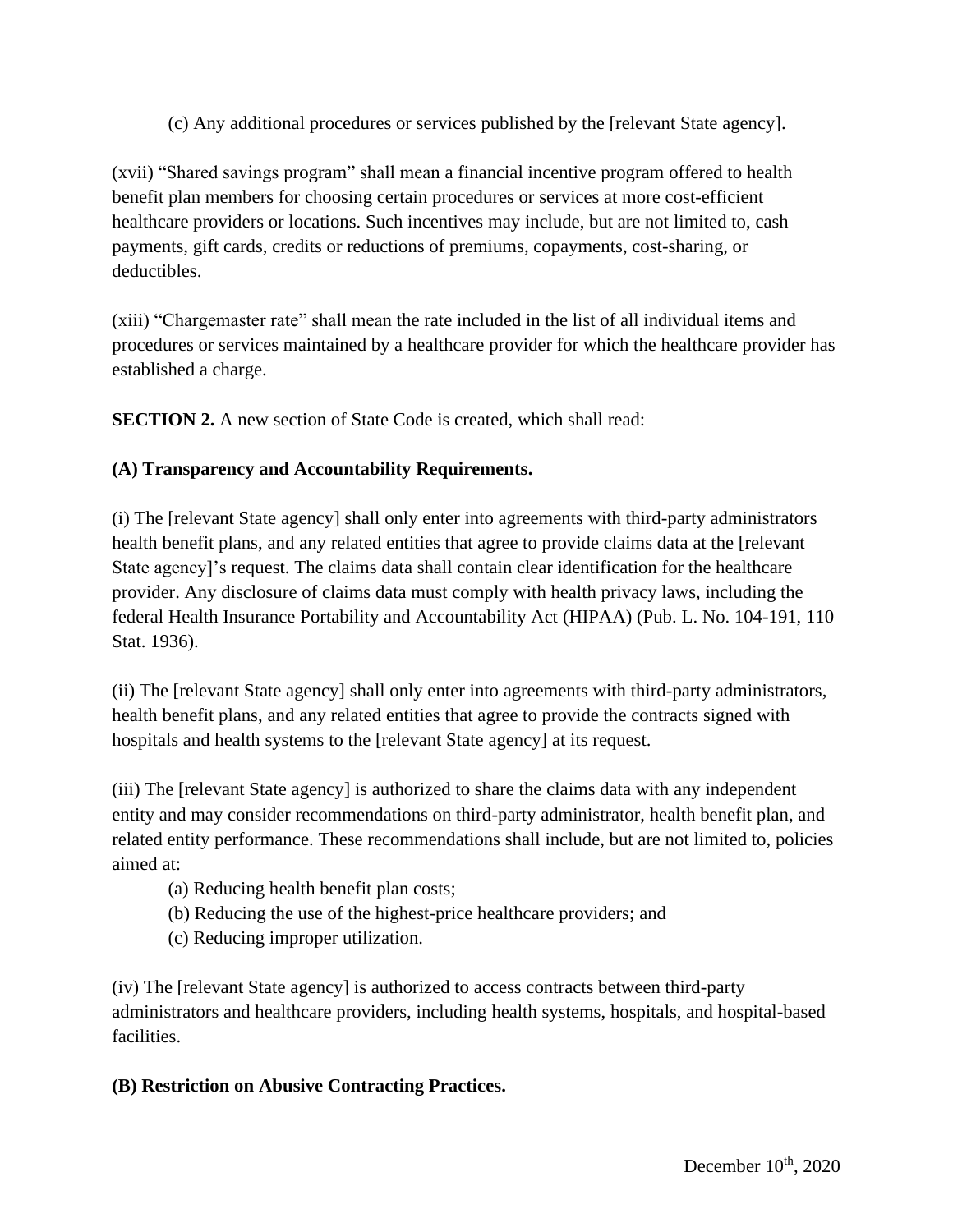(i) The [relevant State agency] shall not enter into agreements with third-party administrators, health benefit plans, and related entities whose contracts with healthcare providers for the State health benefit plan contain an established rate or payment to healthcare providers, including for facility fees and professional services, tied to chargemaster rates.

(ii) The third-party administrator, health benefit plan, or related entity shall disclose the procedure codes, rates, and payments, including facility fees and professional fees, made to healthcare providers to the [relevant State agency] and health benefit plan members at least once a year.

**(C) Transparency and Accountability with Facility Fees.** The [relevant State agency] shall not enter into agreements with third-party administrators, health benefit plans, and related entities that utilize contracts with healthcare providers for the State health benefit plan which:

(i) Allow a health care provider to charge, bill, or collect a facility fee, except for:

(a) Procedures or services provided on a hospital's campus;

(b) Procedures or services provided at a facility that includes a licensed hospital emergency department; or

(c) Emergency procedures or services provided at a freestanding emergency facility.

(ii) Regardless of location, permit healthcare providers to charge, bill, or collect a facility fee for outpatient evaluation and management services or any other outpatient, diagnostic, or imaging services identified annually by the [relevant State agency] as able to be provided safely and effectively in settings other than hospitals.

(iii) Each hospital, health system, and freestanding emergency facility shall submit a report annually to the [relevant State agency] concerning facility fees charged or billed during the preceding calendar year. The report shall be in a machine-readable format such as XML, CSV, JSON, or other such format as the [relevant State agency] may specify. The [relevant State agency] shall publish the information reported on an accessible website designated by the [relevant State agency]. Such report shall include, without limitation, the following information:

(a) The name and full address of each facility owned or operated by the hospital, health system, or freestanding emergency facility that provides procedures or services for which a facility fee is charged or billed;

(b) The number of patient visits at each such hospital-based facility or freestanding emergency facility for which a facility fee was charged or billed;

(c) The number, total amount, and range of allowable facility fees paid at each such facility by Medicare, Medicaid, and private insurance;

(d) For each hospital-based facility, the hospital or health system as a whole, or freestanding emergency facility, the total amount billed and the total revenue received from facility fees;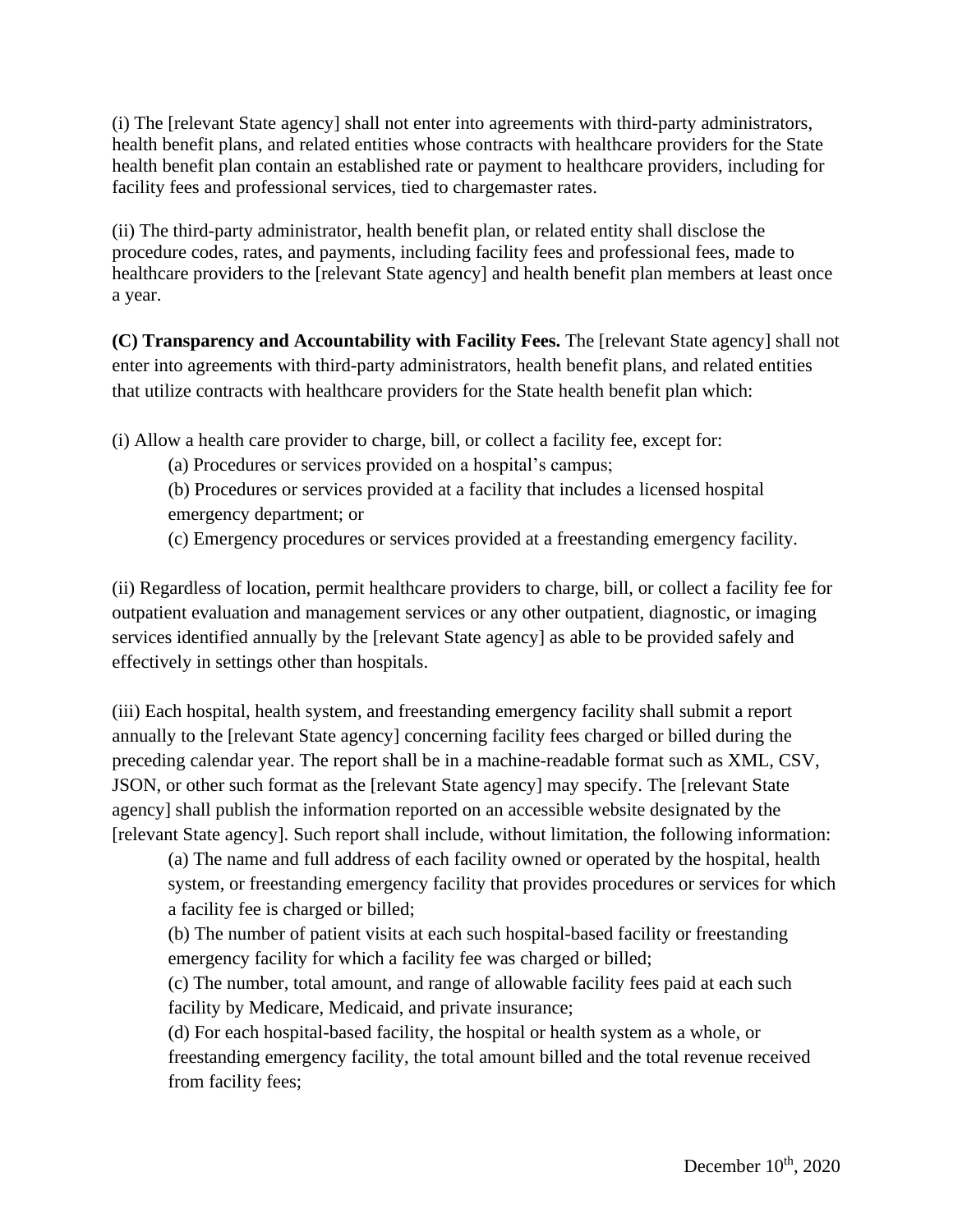(e) The 100 procedures or services, identified by current procedural terminology (CPT) category I codes, provided by the hospital, health system, or freestanding emergency facility overall that generated the highest facility fee gross revenue, the volume and gross and net revenue totals for each of these 100 procedures or services, and the total net amount of revenue derived from facility fees by the hospital, health system, or freestanding emergency facility for each such procedure or service; (f) The 100 procedures or services, identified by current procedural terminology (CPT) category I codes most frequently provided by the hospital, health system, or freestanding emergency facility overall for which facility fees are billed or charged based on patient volume including the gross and net revenue totals received for each such procedure or service; and

(g) Any other information related to facility fees that the [governor's office or relevant State agency] may require.

(iv) A healthcare provider that violates any provision of this subsection shall be subject to a penalty of not more than \$10,000 per occurrence. Each healthcare provider shall make available, upon written request of the [relevant State agency] or its designee, copies of any books, documents, records, or data for the purpose of an audit to establish compliance with the requirements of this section.

## **(D) Reference Pricing and Shared Saving Program for Health Benefit Plan Members.**

(i) The [relevant State agency] shall solicit proposals to establish a reference pricing system and shared savings program to incorporate in the employee health benefit plan(s) to be received within six months after the passage of this Act.

(ii) The [relevant State agency] shall evaluate and select from among the proposals a reference pricing system and shared savings program to start no later than January 1, 2023. The reference pricing system and shared savings program shall have as its goals to:

- (a) Provide clear information for health benefit plan members;
- (b) Permit sufficient choice of healthcare providers for health benefit plan members;
- (c) Focus on shoppable services; and
- (c) Maximize cost savings for health benefit plan members and the health benefit plan.

**(E) Rulemaking Authority**. The [relevant State agency] is directed to promulgate all rules and regulations necessary for the purposes of carrying out this Act.

**SECTION 3.** Severability and Effective Date.